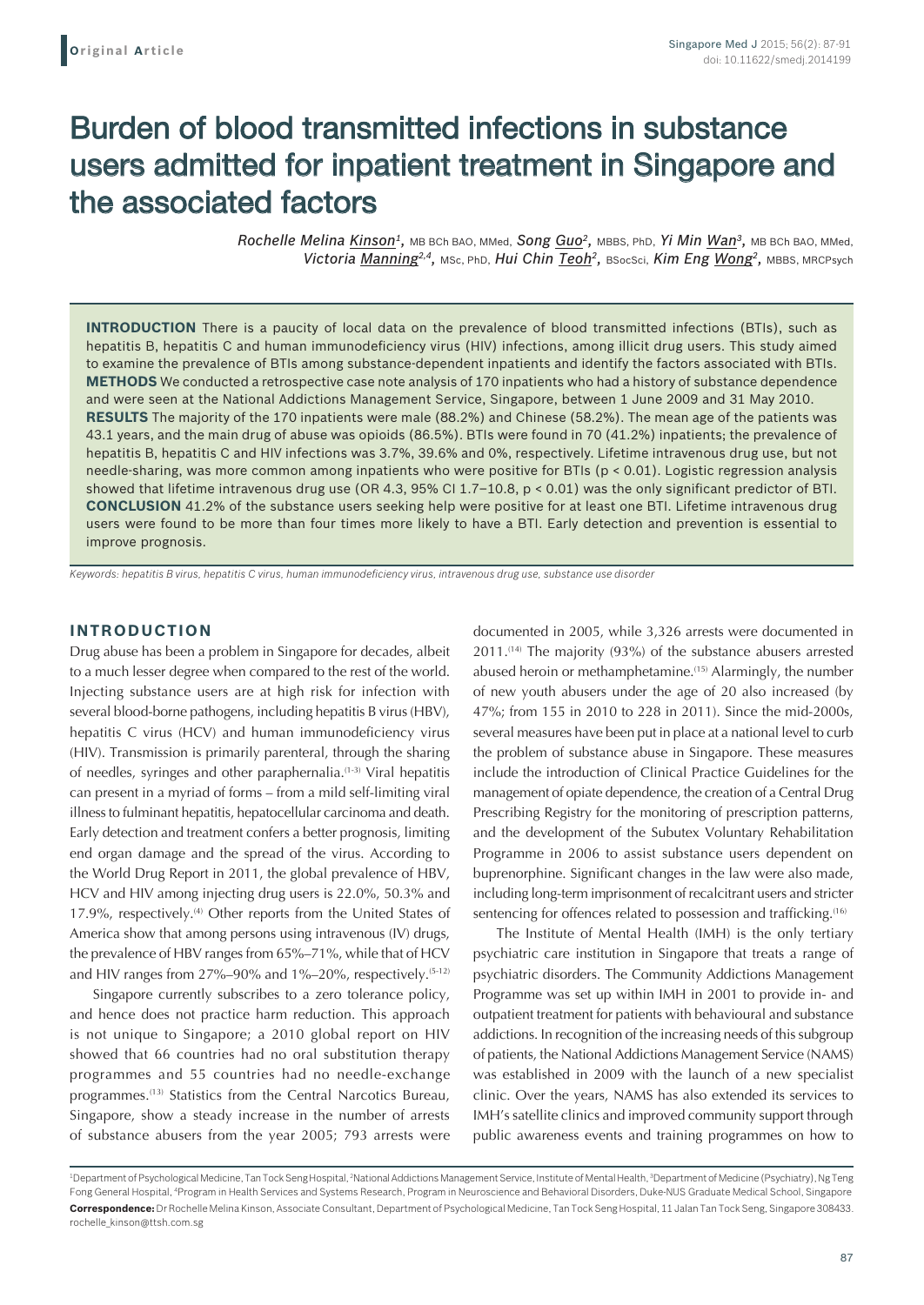recognise the signs of addiction and manage addictions. These training programmes are specially catered to school counsellors and grassroots organisations.

To date, only one study has looked at the prevalence rates of blood transmitted infections (BTIs), namely hepatitis B, hepatitis C and HIV infections, in local substance abusers.<sup>(17)</sup> Winslow et al examined a sample of injecting buprenorphine users in an outpatient setting between 2005–2006 and found that the rates of HBV, HCV and HIV infections were 8.5%, 42.5% and 0%, respectively;<sup>(17)</sup> these rates were higher than those of the general population in Singapore.<sup>(18-20)</sup>

Given the increasing number of drug arrests and the change in substance use profiles, $(21)$  there is a need to establish the current rates of BTIs within a broader substance-abusing population. Previous international studies have explored the risk factors for BTI, including age,  $(22-24)$  number of years injecting drugs,<sup>(22,23,25-27)</sup> needle-sharing,<sup>(23,26-28)</sup> type of drug injected,<sup>(25)</sup> other sociodemographic factors and risk practices.(22-28) Although a range of other BTIs are known to be associated with IV substance use (e.g. *Cytomegalovirus* and bacterial infections), HBV, HCV and HIV infections are those that are commonly tested for in the local setting, and as such, they were the main focus of the present study. The objective of the present study was to estimate the prevalence of BTIs and identify the factors associated with BTIs among patients undergoing inpatient detoxification and rehabilitation at NAMS for substance use disorders.

## **METHODS**

The present study used a single site, retrospective case note analysis design. The medical records of all inpatients admitted to the NAMS inpatient programme in Singapore from 1 June 2009 to 31 May 2010 were reviewed. These patients were diagnosed with a current or lifetime history of substance use disorder by the treating team, based on the Diagnostic and Statistical Manual (DSM-IV-TR).(29) Patients who were diagnosed with behavioural addiction and/or alcohol use, and did not have a history of drug use, were excluded from the present study because this subgroup of patients are not routinely tested for BTIs.

The study was approved by the local Institutional Review Board (Ref no.: 2010 / 00630) and informed consent was waived. Essential demographic details and information regarding the patients' substance use were collected. Medical records were retrospectively reviewed to identify patients who had blood tests that were positive for HBV, HCV or HIV infections. If the patients did not have any record of tests for BTIs, they were excluded from the analysis.

All statistical analyses were performed using the Predictive Analytics SoftWare version 18 for Windows (SPSS Inc, Chicago, IL, USA). We compared the demographics and substance use characteristics of patients who were BTI-positive with those who were BTI-negative. Student's *t*-test was used to analyse continuous variables, and chi-square test was used for categorical variables. Valid percentages were calculated based on available (non-missing) data. The association between the aforementioned variables with binary BTI status was also investigated using logistic regression analysis (i.e. age, total substances used, needle-sharing and lifetime IV drug use were the independent variables, with BTI as the dependent variable).

### **RESULTS**

The medical records of all patients admitted to the NAMS inpatient programme in Singapore from 1 June 2009 to 31 May 2010 were examined. From a total of 263 admission records, 80 were repeat visits within the study period and were therefore excluded from the analysis. For the patients with more than one admission within the study period, the most recent admission was utilised in the data collection. Of the remaining 183 records, 13 records did not have documentation of the BTI tests performed. The final 170 NAMS inpatients who met the inclusion criteria were predominantly male and Chinese, with a mean age of 43.1 years. More than half of the 170 patients had at least a secondary school education, 41.2% were employed and 40.6% were married (Table I).

Only a small proportion of patients (8.2%) were diagnosed with psychiatric comorbid disorders, of which most were mood disorders (30.4%), followed by anxiety disorders, psychotic disorders (8.7% each) and other Axis II disorders (13.0%). No significant difference in the comorbidity rates was found between patients who tested positive for BTIs and those who tested negative for BTIs ( $p = 0.59$ ).

Most (86.5%) of the patients were opioid dependent. Sedative/ hypnotic/anxiolytic use disorder and polysubstance use disorder were the primary diagnoses in 8.2% and 2.9% of the patients, respectively. The mean number of substances used by the patients in their lifetime was four. Heroin was the reported drug of initiation in 54.7% of the patients, followed by cannabis (17.1%). A small proportion of patients (11.5%) shared needles.

Of the 170 patients, 70 (41.2%) were found to be positive for either HCV, HBV or HIV (i.e. BTI-positive patients). The prevalence of HCV, HBV and HIV in the patients who were BTIpositive were 95.7%, 9.0% and 0%, respectively. Only current IV drug use (χ² [1,169] = 16.6, p < 0.001) and lifetime IV drug use  $(\chi^2 \mid 1,170] = 13.89$ , p < 0.001) were significantly different between the BTI-positive and BTI-negative patients. No other characteristics were found to be significantly different between the BTI-positive and BTI-negative patients.

We also considered the possibility of a window period of seroconversion, which could affect BTI status. However, among the 80 repeat admissions (57 patients), there were no changes in the BTI status when initial BTI tests results were compared with the most recent test results (which were the results that were utilised in the data collection and analysis).

The logistic regression analysis model (with age, total substances used, needle-sharing, and lifetime IV drug use as independent variables, and BTI as the dependent variable) found that lifetime IV drug use was the only significant predictor of BTI (odds ratio 4.3, 95% confidence interval 1.7–10.8,  $p < 0.01$ ). This suggests that patients with lifetime IV drug use were at least four times more likely to contract a BTI. The model was significant (Nagelkerke's  $R^2 = 0.123$ ,  $\chi^2$  [4,131] = 12.3, p < 0.05) and accounted for 12.3% of the variance.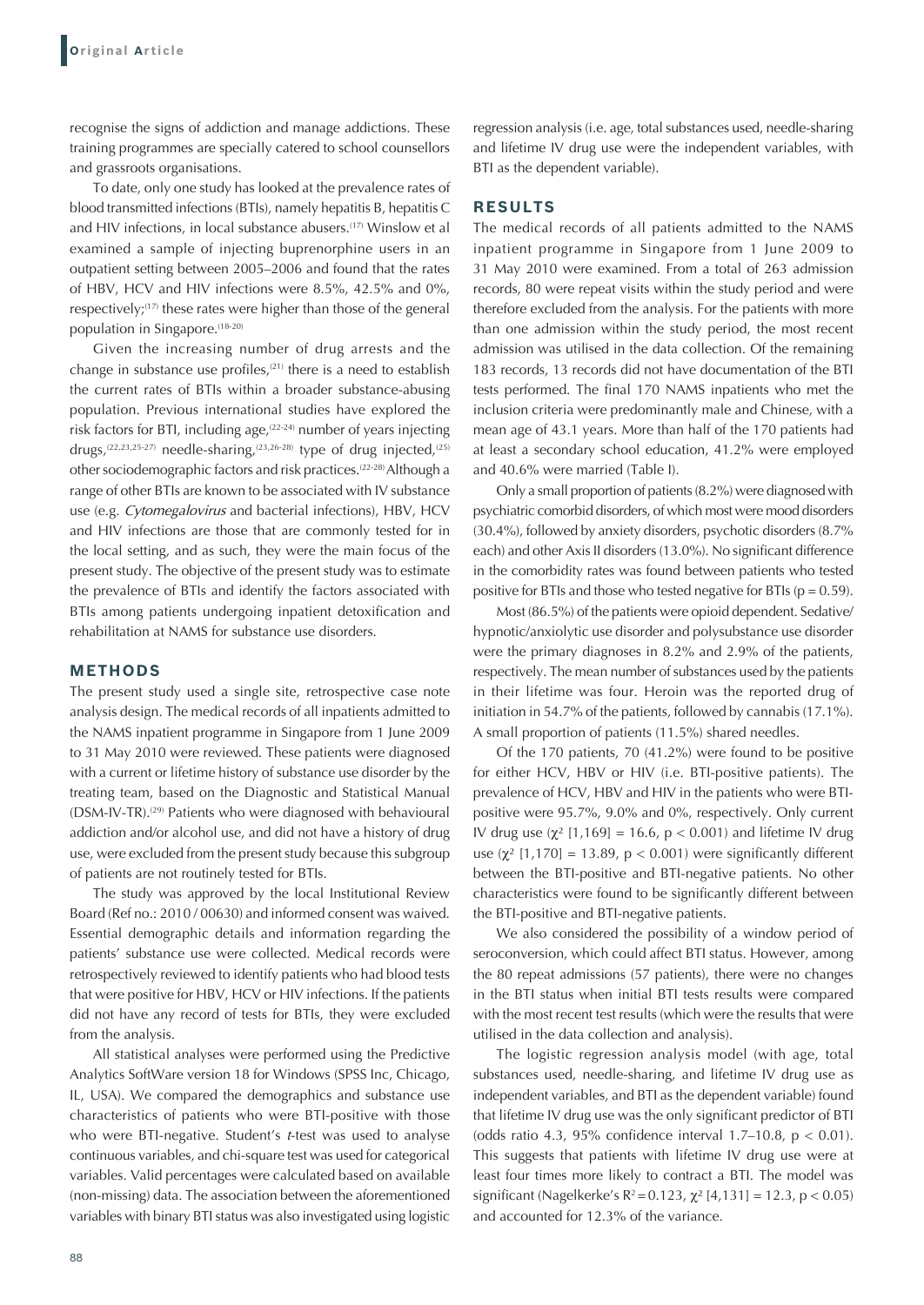#### **Table I. Demographics and substance use profiles of the inpatients (n = 170).**

| <b>Parameter</b>                           |                | No. (%)        |                | $t/\chi^2$ | p-value |
|--------------------------------------------|----------------|----------------|----------------|------------|---------|
|                                            | All            | <b>BTI</b> (+) | $BTI(-)$       |            |         |
| Age <sup>+</sup>                           | $43.1 \pm 8.9$ | $43.3 \pm 8.8$ | $43.0 \pm 9.1$ | 0.22       | 0.83    |
| <b>Male gender</b>                         | 150 (88.2)     | 62(88.6)       | 88 (88.0)      | 0.01       | 0.91    |
| Race                                       |                |                |                | 6.71       | 0.08    |
| Chinese                                    | 99 (58.2)      | 33(47.1)       | 66 (66.0)      |            |         |
| Malay                                      | 52(30.6)       | 28(40.0)       | 24(24.0)       |            |         |
| Indian                                     | 14(8.2)        | 6(8.6)         | 8(8.0)         |            |         |
| Others                                     | 5(2.9)         | 3(4.3)         | 2(2.0)         |            |         |
| Secondary education and above*             | 100 (58.8)     | 38 (57.6)      | 62 (63.3)      | 0.54       | 0.46    |
| Employed*                                  | 70 (41.2)      | 27(40.9)       | 43 (43.4)      | 0.1        | 0.75    |
| Married*                                   | 69 (40.6)      | 27(39.7)       | 42 (43.3)      | 0.21       | 0.65    |
| Living alone*                              | 22(13.2)       | 10(14.7)       | 12(12.1)       | 0.24       | 0.63    |
| <b>Primary diagnosis</b>                   |                |                |                | 5.21       | 0.27    |
| Opioid use disorder                        | 147 (86.5)     | 61(87.1)       | 86 (86.0)      |            |         |
| Sedative/hypnotic/anxiolytic use disorder  | 14(8.2)        | 8(11.4)        | 6(6.0)         |            |         |
| Polysubstance disorder                     | 5(2.9)         | 1(1.4)         | 4(4.0)         |            |         |
| Other substance <sup>#</sup> use disorders | 4(2.4)         | 0(0)           | 4(4.0)         |            |         |
| <b>Psychiatric comorbidity*</b>            |                |                |                | 3.73       | 0.59    |
| Axis I                                     |                |                |                |            |         |
| Mood disorder                              | 7(30.4)        | 5(41.7)        | 2(18.2)        |            |         |
| Anxiety disorder                           | 2(8.7)         | 1(8.3)         | 1(9.1)         |            |         |
| Psychotic disorder                         | 2(8.7)         | 0(0)           | 2(18.2)        |            |         |
| Axis II                                    |                |                |                |            |         |
| Personality disorder                       | 3(13.0)        | 1(8.3)         | 2(18.2)        |            |         |
| Lifetime IV drug use*                      | 122 (71.8)     | 61(87.1)       | 61(61.0)       | 13.89      | < 0.001 |
| Needle-sharing*                            | 15(11.5)       | 7(15.2)        | 8(9.4)         | 0.99       | 0.32    |

\*Data is calculated as valid percentages due to missing cases. †Data presented as mean ± standard deviation. ‡Includes alcohol and hallucinogens. BTI(+): blood transmitted infection-positive; BTI(–): blood transmitted infection-negative; IV: intravenous

#### **DISCUSSION**

The main findings of the present study were: (a) 41.2% of our study cohort had BTIs (3.7% HBV, 39.6% HCV and 0% HIV); and (b) the single significant predictor of BTI was lifetime IV drug use. Comorbid psychiatric illness was exceptionally low at 8.2%, and only 11.5% of the patients admitted to sharing needles/injecting paraphernalia. The prevalence of BTIs was significantly lower than that reported among most drug-using populations in international data.<sup>(4-12)</sup> Although the complete absence of HIV in the present study is encouraging, this finding must be viewed cautiously.

Patients with lifetime IV drug use were found to be more than four times more likely to have a BTI-positive status, and the prevalence of BTIs in our study cohort was significantly higher than that of the local population.<sup>(18-20)</sup> Although causality cannot be inferred given the retrospective nature of the present study, the observed association between BTI status and lifetime IV drug use is not surprising in light of the current literature.<sup>(30-32)</sup> This finding provides a potential avenue for future research and intervention.

As our study cohort consisted of help-seekers who received inpatient treatment, they may have had a higher severity of drug dependence as compared to patients treated in an outpatient setting. Therefore, the prevalence of BTI may be an overestimate.

However, incarcerated drug users would not have been captured in the present study and these users would constitute a potentially higher risk group.

Only a small proportion of our study cohort reported needle-sharing, and this is not significantly associated with a BTI-positive status. It is postulated that, while formal needleexchange programmes are not in operation in Singapore, needles are relatively easy to obtain from small medicinal shops, thus explaining the low rates of needle-sharing. It is also possible that the patients in the present study under-reported the sharing of injecting equipment, given the stigma attached to injecting drug users locally. It is important to note that needles and syringes are not the only source of parenteral transmission of BTIs; sharing of cookers, cotton and water may also contribute to the parenteral transmission of BTIs, and these types of sharing are difficult to quantify. Sexual contact is another possible route of disease transmission, which was not explored in the present study.

International epidemiology studies, such as the United Kingdom's National Household Survey, revealed that approximately 45% of drug-dependent individuals met the criteria for at least one comorbid psychiatric disorder, and about 12% met the criteria for two or more disorders.<sup>(33)</sup> In Singapore, however, the rate of comorbid psychiatric disorders is exceptionally low, as demonstrated in the present study. While positive cultural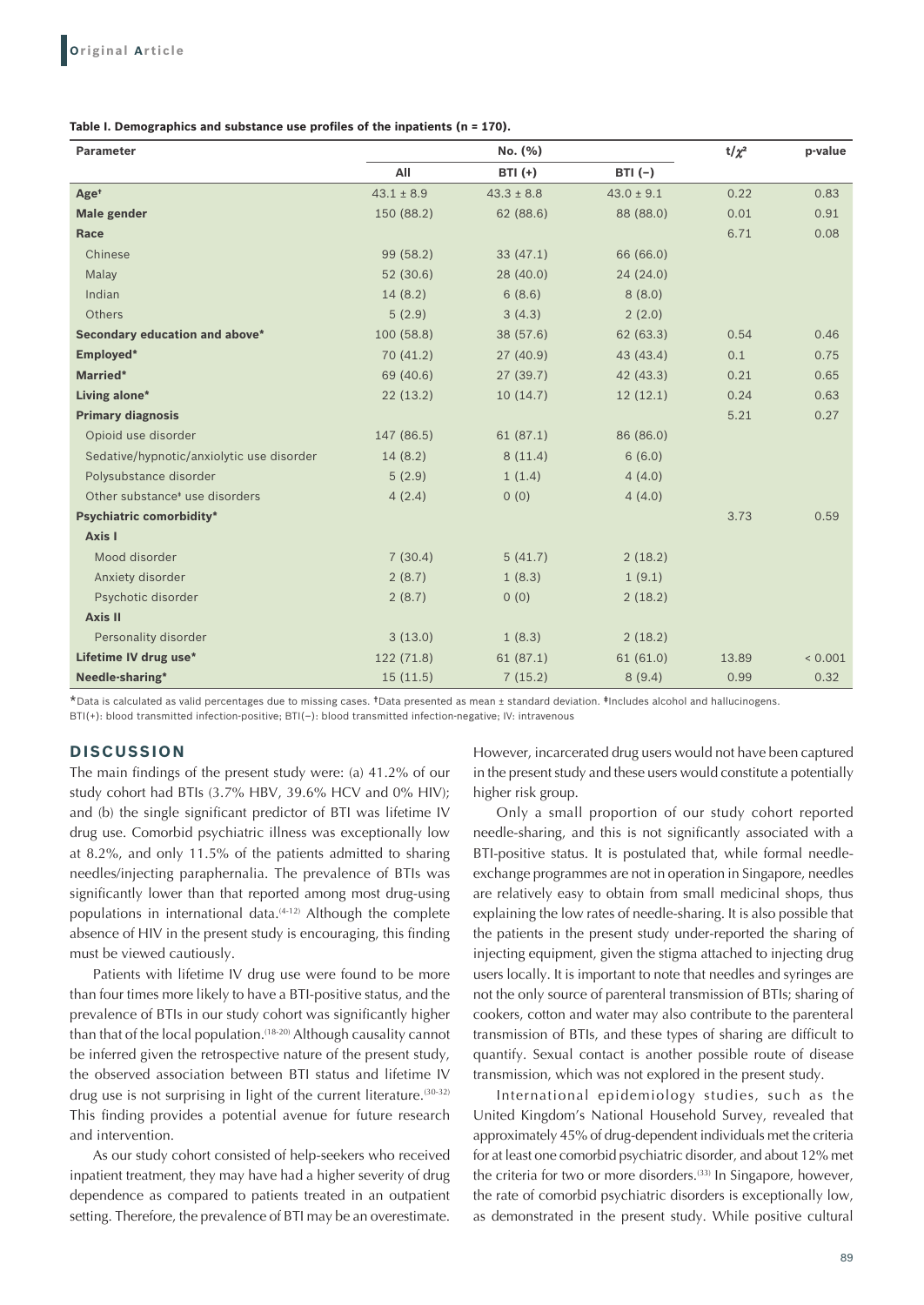and religious backgrounds, as well as better social support, may offer some protection against psychiatric disorders, it is possible that drug users in Singapore are less likely to report symptoms of psychiatric disorders because of the perceived stigma. Further research could be conducted to delineate the reasons for the discrepancy in the rates of psychiatric disorders.

Prevention work in the community is pertinent since the literature suggests that only a small proportion of substance users has sufficient knowledge on BTIs and actively seek treatment.<sup>(34,35)</sup> Educating substance users on the risks of BTI at every point of contact with social services or treatment centres is paramount. Although vaccines are available for the prevention of HBV, the rate of HBV infection among injecting drug users remains high.<sup>(36)</sup> This could be due to a lack of knowledge on existing treatments and/or financial constraints. It is worrisome that, in the present study, although half of the patients with current IV drug use had HCV (which is potentially treatable), these patients may not receive the proper medical attention.

Additional screening and treatment methods should be in place to improve the rates of BTI detection and treatment. For example, addiction clinics could establish standardised screenings for BTIs that are followed by referrals to gastroenterologists if BTI is detected, and rigorous monitoring and social welfare support systems could be set up to ensure compliance to treatment. The 2012 World Health Organization guidance report on the prevention of hepatitis in injecting drug users listed five evidence-based recommendations, which included offering HBV vaccination packages and peer interventions.(37) These are areas for empirical research in the Singaporean context in order to reduce harm to drug users and the wider community.

The present study contributes to the existing limited baseline data regarding the health-related risks of substance abuse and the factors associated with these risks. We did not rely on selfreport measures for BTI status. Instead, the blood test results of the patients were verified through the review of inpatient and outpatient medical records, as well as electronic records. However, the present study was not without limitations. Although BTI screening is offered to all NAMS patients, not all patients gave consent as this screening was not a mandatory part of treatment (10% of the 170 patients did not have a complete BTI profile). Given the retrospective design of the study, data collection was limited to the extent of documentation in the medical records. This resulted in notable gaps, such as those due to undocumented sexual history and incomplete demographic and clinical information. The findings may not be generalisable to a wide range of substance users who are seeking help, including those receiving outpatient care and those in prisons or drug rehabilitation centres.

In conclusion, the present study highlights that the prevalence of BTIs among substance users receiving treatment is lower in Singapore than in other countries. Nevertheless, BTIs remain a significant health-related problem. Therefore, prevention and early detection via screenings during any point of contact with the health service is important. It is our hope that the findings of the present study will contribute to health planning policies in Singapore, as well as provide a platform for future research on this vulnerable population.

### **REFERENCES**

- 1. World Health Organization. Hepatitis C Fact sheet N°164 [online]. Available at: http://www.who.int/mediacentre/factsheets/fs164/en/. Accessed December 13, 2012.
- 2. World Health Organization. Hepatitis B Fact sheet N°204 [online]. Available at: http://www.who.int/mediacentre/factsheets/fs204/en/. Accessed December 13, 2012.
- 3. World Health Organization. HIV/AIDS Fact sheet N°360 [online]. Available at: http://www.who.int/mediacentre/factsheets/fs360/en/. Accessed December 13, 2012.
- 4. United Nations Office on Drugs and Crime. World Drug Report 2011. Available at: http://www.unodc.org/documents/data-and-analysis/ WDR2011/World\_Drug\_Report\_2011\_ebook.pdf. Accessed December 13, 2012.
- 5. Diaz T, Des Jarlais DC, Vlahov D, et al. Factors associated with prevalent hepatitis C: differences among young adult injection drug users in lower and upper Manhattan, New York City. Am J Public Health 2001; 91:23-30.
- 6. Garfein RS, Doherty MC, Monterroso ER, et al. Prevalence and incidence of hepatitis C virus infection among young adult injection drug users. J Acquir Immune Defic Syndr Hum Retrovirol 1998; 18 Suppl 1:S11-9.
- 7. Garfein RS, Vlahov D, Galai N, Doherty MC, Nelson KE. Viral infections in short-term injection drug users: the prevalence of the hepatitis C, hepatitis B, human immunodeficiency, and human T-lymphotropic viruses. Am J Public Health 1996; 86:655-61.
- 8. Hahn JA, Page-Shafer K, Lum PJ, Ochoa K, Moss AR. Hepatitis C virus infection and needle exchange use among young injection drug users in San Francisco. Hepatology 2001; 34:180-7.
- 9. Nelson PK, Mathers BM, Cowie B, et al. Global epidemiology of hepatitis B and hepatitis C in people who inject drugs: results of systematic reviews. Lancet 2011; 378:571-83.
- 10. Thorpe LE, Ouellet LJ, Hershow R, et al. Risk of hepatitis C virus infection among young adult injection drug users who share injection equipment. Am J Epidemiol 2002; 155:645-53.
- 11. Villano SA, Vlahov D, Nelson KE, et al. Incidence and risk factors for hepatitis C among injection drug users in Baltimore, Maryland. J Clin Microbiol 1997; 35:3274-7.
- 12. Zeldis JB, Jain S, Kuramoto IK, et al. Seroepidemiology of viral infections among intravenous drug users in northern California. West J Med 1992; 156:30-5.
- 13. Mathers BM, Degenhardt L, Ali H, et al.; 2009 Reference Group to the UN on HIV and Injecting Drug Use. HIV prevention, treatment, and care services for people who inject drugs: a systematic review of global, regional, and national coverage. Lancet 2010; 375:1014-28.
- 14. Central Narcotics Bureau, Singapore. Drug situation report 2011 [online]. Available at: http://www.cnb.gov.sg/drugsituationreport/ drugsituationreport2011.aspx. Accessed December 13, 2012.
- 15. Central Narcotics Bureau, Singapore. Drug and inhalant situation report Jan–Jun 2012 [online]. Available at: http://www.cnb.gov.sg/Libraries/CNB\_ MediaLibrary\_Files/CNB\_Drug\_Situation\_Report\_Jan-Jun\_2012\_final.sflb. ashx. Accessed December 13, 2012.
- 16. Ministry of Home Affairs, Singapore. Tougher action against subutex abuse [online]. Available at: http://www.mha.gov.sg/news\_details. aspx?nid=MzI5-%2Fs8TkZ2OVYM%3D. Accessed December 13, 2012.
- 17. Winslow M, Subramaniam M, Ng W, et al. Seroprevalence of hepatitis C in intravenous opioid users presenting in the early phase of injecting drug use in Singapore. Singapore Med J 2007; 48:504-8.
- 18. Hong WW, Ang LW, Cutter JL, et al. Changing seroprevalence of hepatitis B virus markers of adults in Singapore. Ann Acad Med Singapore 2010; 39:591-8.
- 19. Ministry of Health, Singapore. Seroprevalence of human immunodeficiency virus (HIV) among sentinel surveillance populations in Singapore, 1989- 2008. Epidemiol News Bull 2009; 35:63-8.
- 20. Ong SC, Lim SG, Li SC. How big is the financial burden of hepatitis B to society? A cost-of-illness study of hepatitis B infection in Singapore. J Viral Hepat 2009; 16:53-63.
- 21. Peh AL, Lim YC, Winslow RM. Addiction in Singapore: changing patterns and evolving challenges. Singapore Med J 2012; 53:435-7.
- 22. Freeman RC, Rodriguez GM, French JF. Seroprevalence and risk factors associated with HTLV-I/II infection in injection drug users in northern New Jersey. J Addict Dis 1995; 14:51-66.